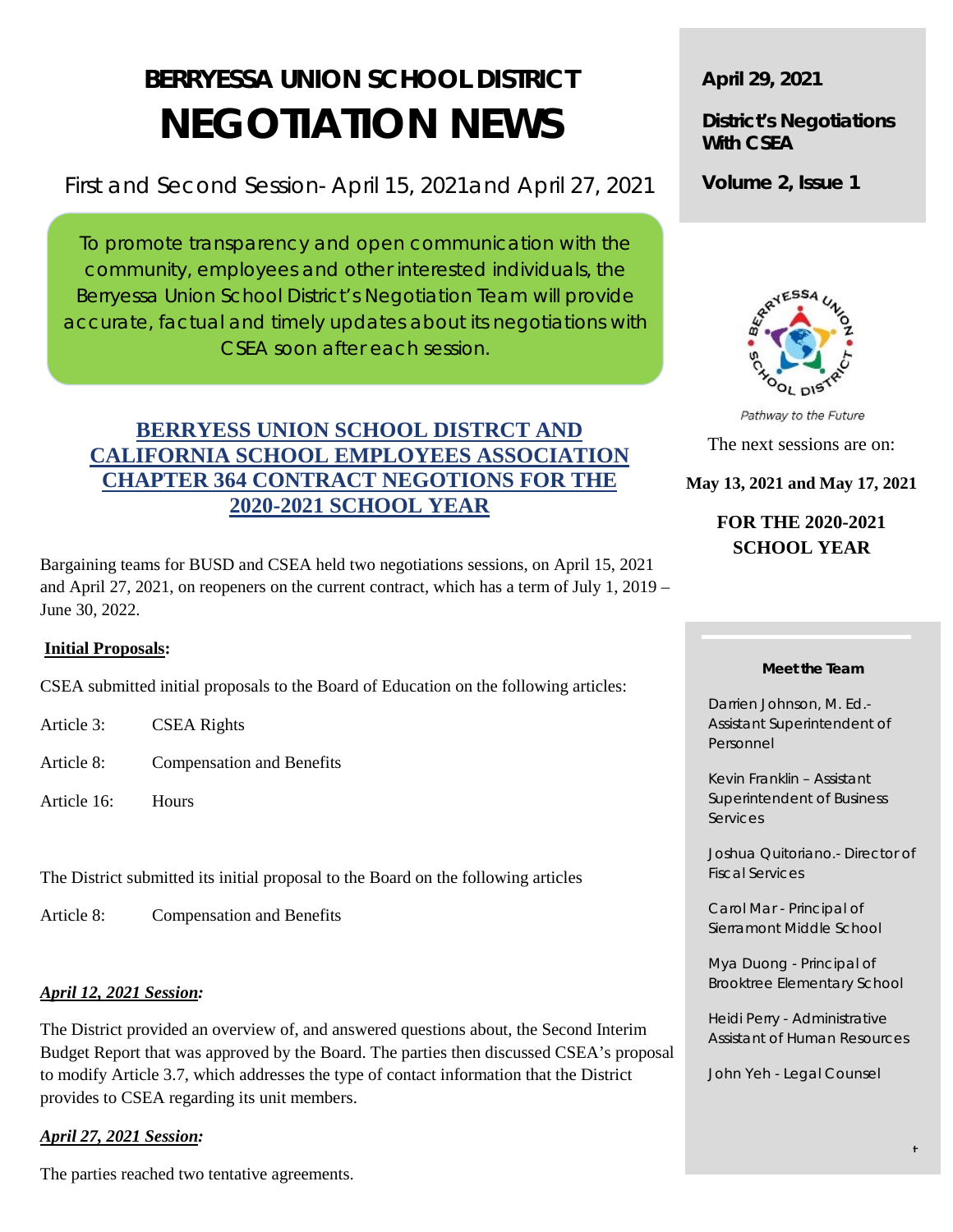#### **Article 3.7 (Bargaining Unit Member Contact Information): Tentative Agreement**

The parties reached a tentative agreement on Article 3.7 (Bargaining Unit Member Contact Information). The tentative agreement consists of the following:

"The current Article 3.7 shall be replaced in its entirety with the following:

The District shall provide to CSEA the following information for any new hired employees within 30 days of the date of hire, or by the first pay period of the month following hire, and for all unit members on the last working day of September, January, and May, except for any information subject to exclusion pursuant to Government Code Section 6254.3(c):

- Name
- Job title
- Department
- Work location
- Work, home and personal cellular telephone numbers
- Personal email addresses on file with the employer, if any, and home address
- Employee identification number
- FTE value (e.g. 1.00 or 0.75 or similar)
- Hire date

The District shall make an excel file accessible to CSEA by emailing it directly to [data\\_c@csea.com.](mailto:data_c@csea.com)"

## **Article 16.3.2 (Compensatory Time Off): Tentative Agreement**

"Article 16.3.2 of the contract will be modified as follows (underlined text represents provisions added by CSEA to the current contract language):

Reasonable attempts should be made for compensatory time to be taken within two (2) months of the time the work is completed. Compensatory time shall be taken prior to June 30 of the fiscal year in which the compensatory time was earned, otherwise, any unused time as of that date, will automatically be paid in cash compensation. The taking of compensatory time shall be scheduled with the supervisor in a manner not to impair the District's services."

## **Article 8 (Compensation): Proposals**

The District made the following proposal to CSEA:

"The current Article 8.1 shall be replaced in its entirety with the following: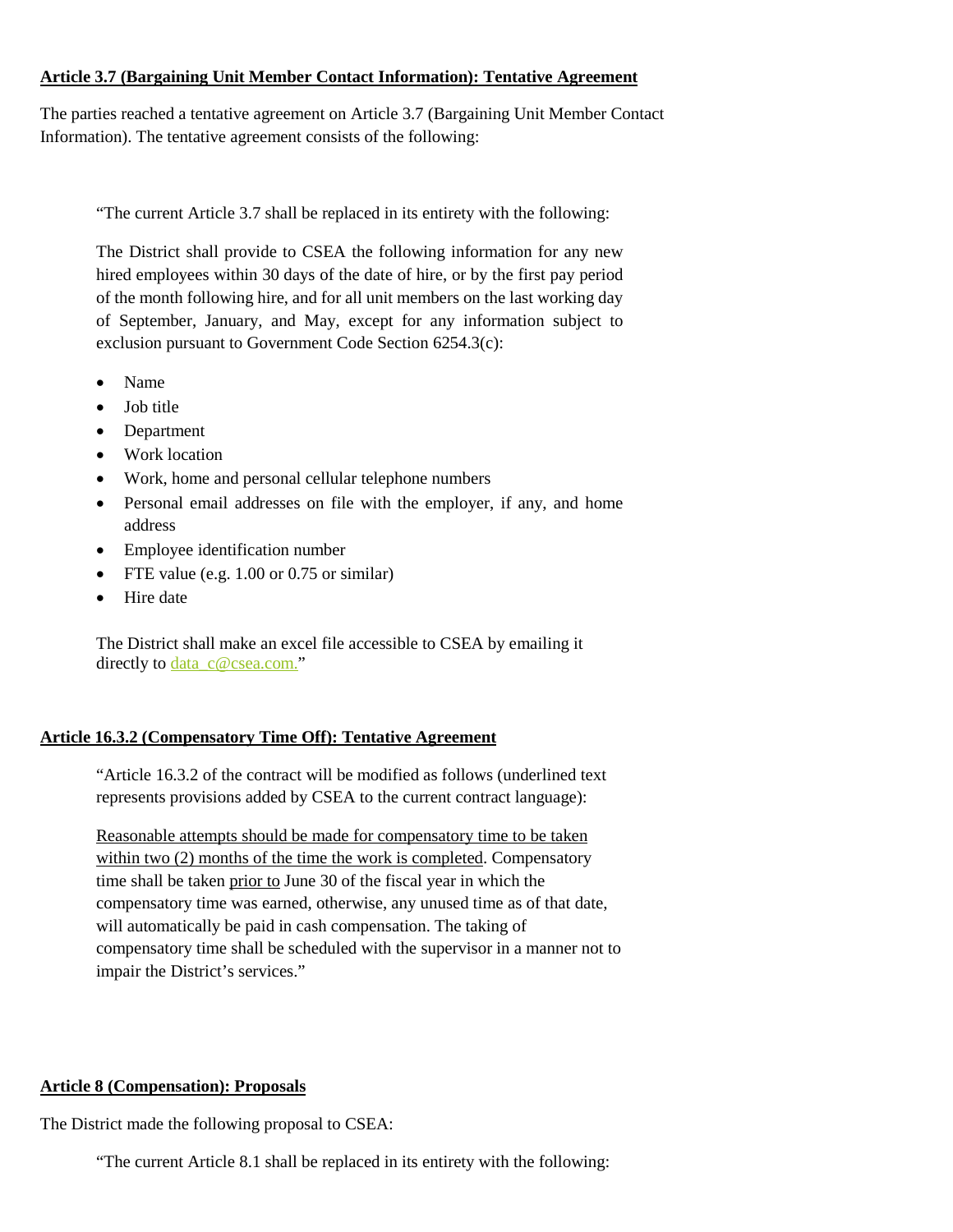#### **2020-2021 Salary**

8.1 Unit members shall receive a three percent (3.0%) one-time, off the salary schedule payment, based upon their base salary for the 2020-2021 school year. The base salary shall exclude stipends and other supplemental pay, but shall include longevity pay accrued under the Contract.

The current Article 8.9.1 shall be replaced in its entirety with the following:

8.9.1.2 Effective the first day of the month in 2021 after the District governing board approves the amendments to this Agreement, the District will provide to each eligible full-time unit member a supplemental monthly contribution toward the costs of the medical plans that, when added to the District Basic Contribution in Section 8.9.1.1 will not exceed the following amounts:

- \$1,129.00 per month for unit members enrolled in employee only medical benefit plans; and
- \$1,909.00 per month for unit members enrolled in two-party or family medical benefits plans.

The supplemental benefits contribution shall be prorated for part-time unit members as described in Section 8.9.3."

CSEA made the following counterproposal to the District:

"The current Article 8.1 shall be replaced in its entirety with the following:

#### **2020-2021 Salary**

8.1 Unit members shall receive a three percent (3.0%) one-time five percent (5.0%), off on the salary schedule payment, based upon their base salary for the 2020-2021 school year. The base salary shall exclude stipends and other supplemental pay, but shall include longevity pay accrued under the Contract.

The current Article 8.9.1 shall be replaced in its entirety with the following:

8.9.1.2 Effective the first day of the month in 2021 after the District governing board approves the amendments to this Agreement, the District will provide to each eligible full-time unit member a supplemental monthly contribution toward the costs of the medical plans that, when added to the District Basic Contribution in Section 8.9.1.1 will not exceed the following amounts:

- \$1,129.00 per month for unit members enrolled in employee only medical benefit plans; and
- \$1,909.00 per month for unit members enrolled in two-party or family medical benefits plans.

The supplemental benefits contribution shall be prorated for part-time unit members as described in Section 8.9.3."